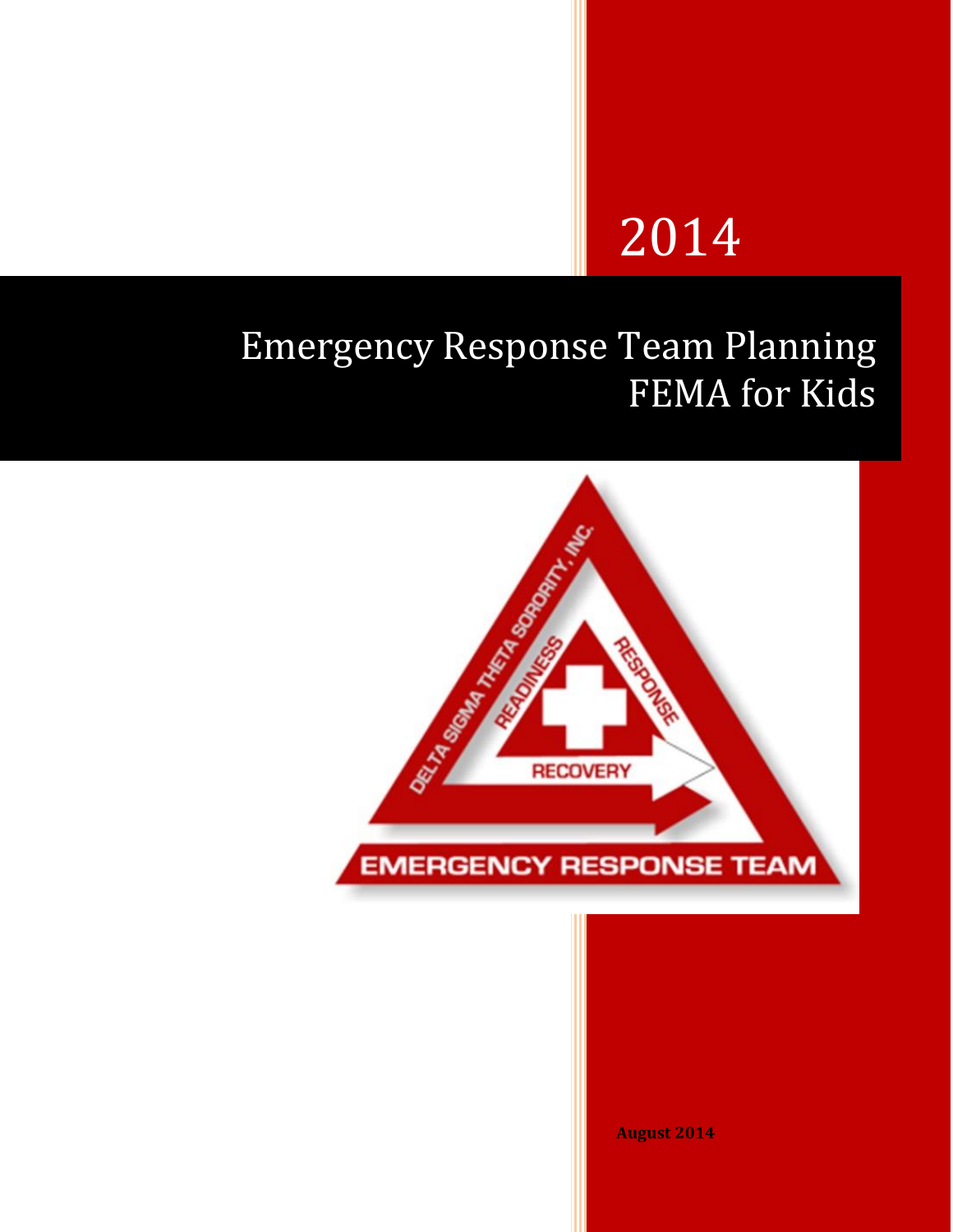## FEMA for Kids (F4Kids)



**Welcome:** Host/Sponsor

**Introductions:** Staff, Guests, and Attendees

### **Begin by asking questions:**

- 1. Who knows what a natural disaster is?
- 2. Who can name different kinds of disasters?
- 3. Do you know anyone who has been in a disaster? \*\*if appropriate
- 4. Was anyone here in a disaster \*\*if appropriate
- 5. Have you ever heard of FEMA? (Federal Emergency Management Agency)

### **BRIEFLY Explain Declaration Process:**

1. A natural disaster happens. When the damage is more than the City, County or State officials can handle or fix quickly the Governor asks the President to help and provide assistance.

*Who knows the Governor's name?*

*Who knows the President's name?*

*2.* Discuss emergency preparedness: *Is it important to pre-plan? Why?*

### **Disaster Back Pack Activity:**

#### **Items needed:**

Yogurt box Bottle of Sanitizer Jacket Ice cream box Packet of wipes Clothes Crackers Medical bracelet iPad Bread Medicine list Books Can opener Sandals Cell phone Can goods Shoes Shoes Batteries Peanut butter/jelly Water Fruit Cups Cheese Granola Bars Juice Waffles Box of Cereal Empty Back pack/box

Lunchables Socks Family Contact List



**Handouts:**

Family Disaster Kit List Certificates (Ready.gov) Disaster Activity Books, ages 4-11 (Ready.gov)-Optional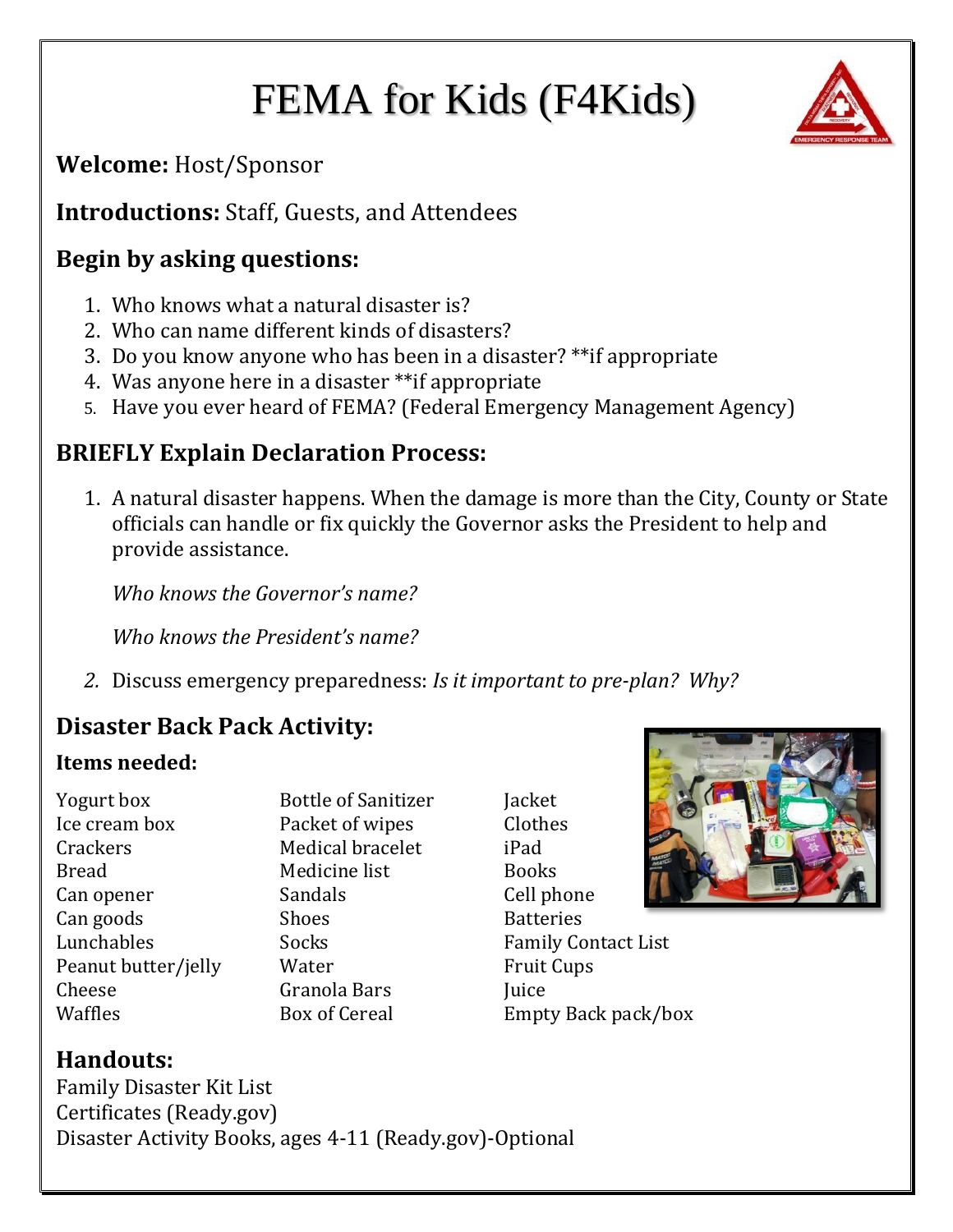## **Set Up Options:**

One table that all attendees can see the Station attendees move between

#### **Discussion:**



' secure

stuffed animal? Toys?<br>Remember, electronics

on't work.

*What would you do if you didn't have electricity or water for three days?*

So that means all of us in this room should be prepared for a natural disaster. *Right?*

We are going to build your disaster kit.....

As you hold up (or move to tables) facilitators should foster interactive discussion between youth regarding what should or should not be in the disaster back pack and why.

Example: ham sandwich versus peanut butter/jelly—reminder, if the electricity is off the refrigerator doesn't work, so the ham sandwich may not be so good after a couple of hours…

When the back pack is complete ask if there are other items to be added. Discuss pros cons

#### **Final discussion:**

Encourage attendees to take a disaster list home and have a family activity to see if their household is prepared and if not, plan a time to gather items on the list.

**Modifications:** Activity can be modified to age appropriate such as:

#### **Tweens:**

- 1. Back pack list, curling iron versus comb/brush
- 2. Video games versus books
- 3. Divide into groups, each one choose a different area of USA, choose a disaster to present to group, discuss what items are the same or different based on each area.

#### **Teens/EMBODI:**

Encourage to participate and present item #3 above to group or younger ages

#### **Collegiate:**

Excellent facilitators for F4Kids at local schools and community centers